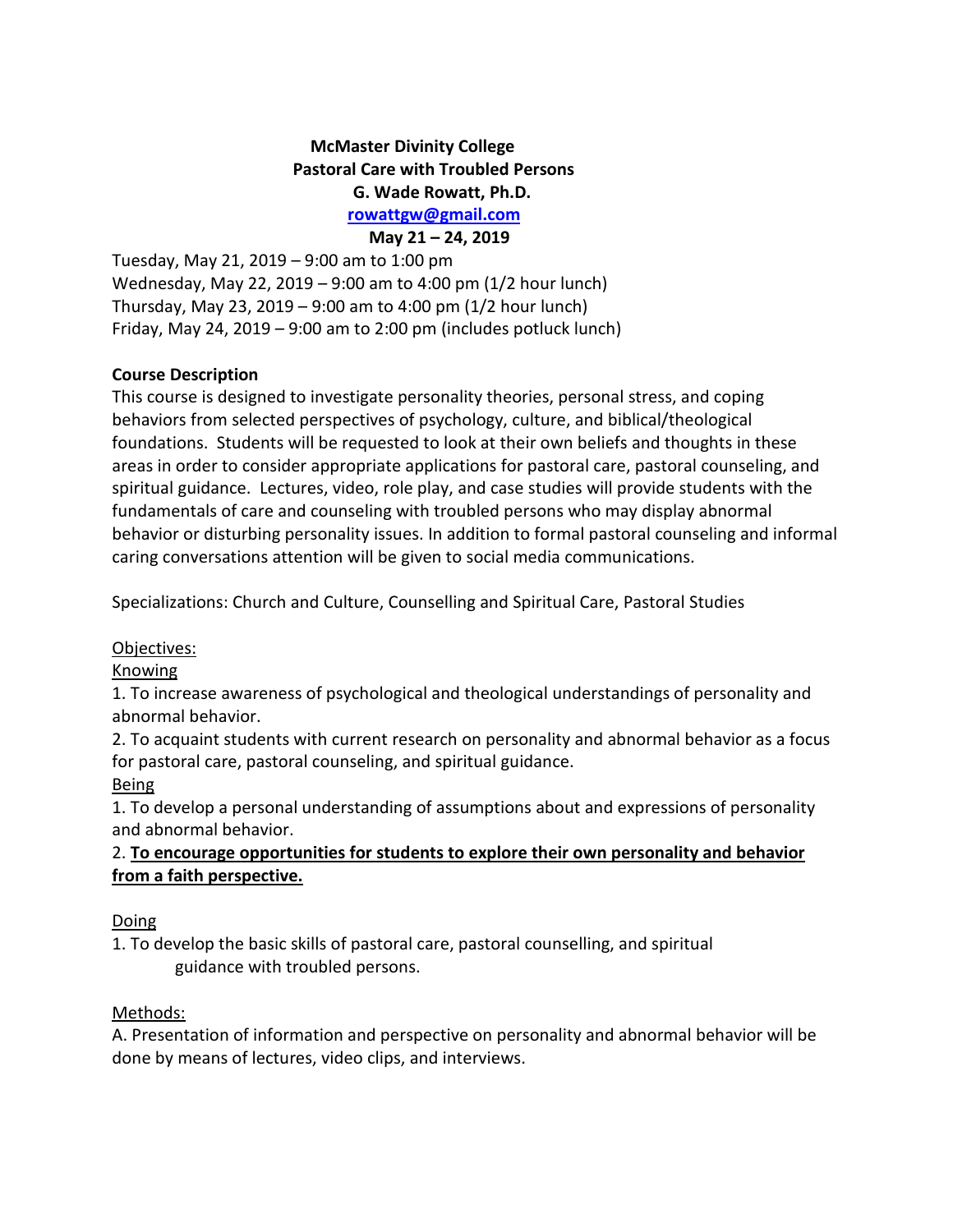B. Students form themselves into discussion groups of three to five persons each in order to thrash out their understanding of personality and abnormal behavior in relationship to religious experience. Each student is to turn in a 5-10 page journal of their group observations, participation, and reflections.

- C. Independent research will focus on one type of personality and abnormal behavior in one's family of origin for the past two generations.
- D. Students will write a book reviews on the Wayne E. Oates, Care of Troublesome People or a selection from the bibliography if they have already read this text.

### Required Texts

Oates, Wayne E., Care of Troublesome People or Behind the Mask

Bernstein, Albert, Emotional Vampires

### Requirements:

**A.** Share with each other in the class and the groups. A journal on your contributions to the topics, your observations of others' input, and your reactions to the others in this group is **the last day of class (**May 24, 2019). (10%)

**B. Turn in a** book review **on Oates, Care of Troublesome People or Behind the Mask.** Fourth day of class (May 23, 2016). (30%)

**C.** A **book review** on Bernstein, Emotional Vampires is **two weeks after class** (June 7, 2019)**.** (30%)

**D.** The **independent reflection project** can be a summary of a theory of personality as it applies to the patterns in your own family. Include axioms that guided your family in dealing with these patterns. How has this impacted your life and/or your pastoral care and counseling? Due **four weeks after class** (June 21, 2019). (30%)

#### **Book Review Guidelines**

1. Give the Author, Title, and Publication Data. Provide a brief statement of who **the author** is and his or her **background** for writing this book.

2. State the **purpose** of the book and the **methodology** of the author.

3. How well did the author **accomplish the stated purpose**?

4. **Summarize each chapter** in sentence form. Give **your brief understanding** of the main points.

5. What were the **strengths and weaknesses** of this book?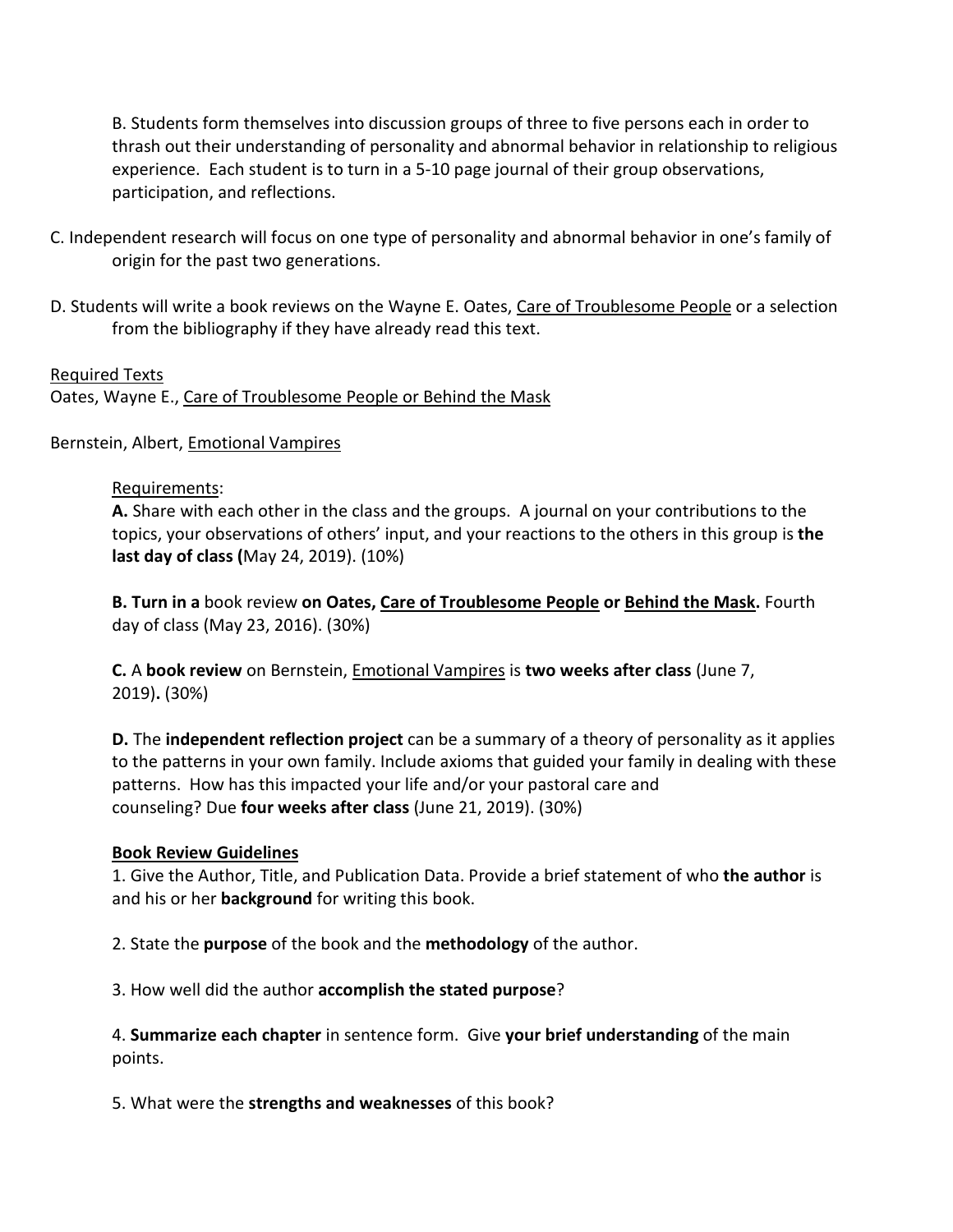6. **How** would you hope to **use this** in your current and/or future ministry?

7. Would you **recommend** this book to others? **Who? Why?**

8. If you use other reviews, be clear about **giving credit** and citations Class Schedule:

### **Day One**

Introductions and Course Expectations Understanding Pastoral Care, Pastoral Counseling, and Spiritual Guidance Biblical and Theological Foundations Organizing Labs

### **Day Two**

Definitions of Basic personality terms The Five Factor Model of Personality Axis I Disorders Care and Childhood and Adolescents Disorders Care and Adult Issues Discussion Labs

#### **Day Three**

Substance Related Disorders Faith, 12 Steps, and Addictions Care and Psychotic Disorders (Schizophrenia, Paranoid, Delusions) Care and Mood Disorders (Depression & Anxiety) Discussion Labs Care and Trouble with Eating, Sleep, and Impulse Control

#### **Day Four**

Care and Personality Issues: Antisocial, Borderline,Histrionic, Narcissistic, Avoidant, Dependent, and Obsessive Compulsive Discussion Labs Global Assessment of Functioning Referral Counseling and Records Final Evaluations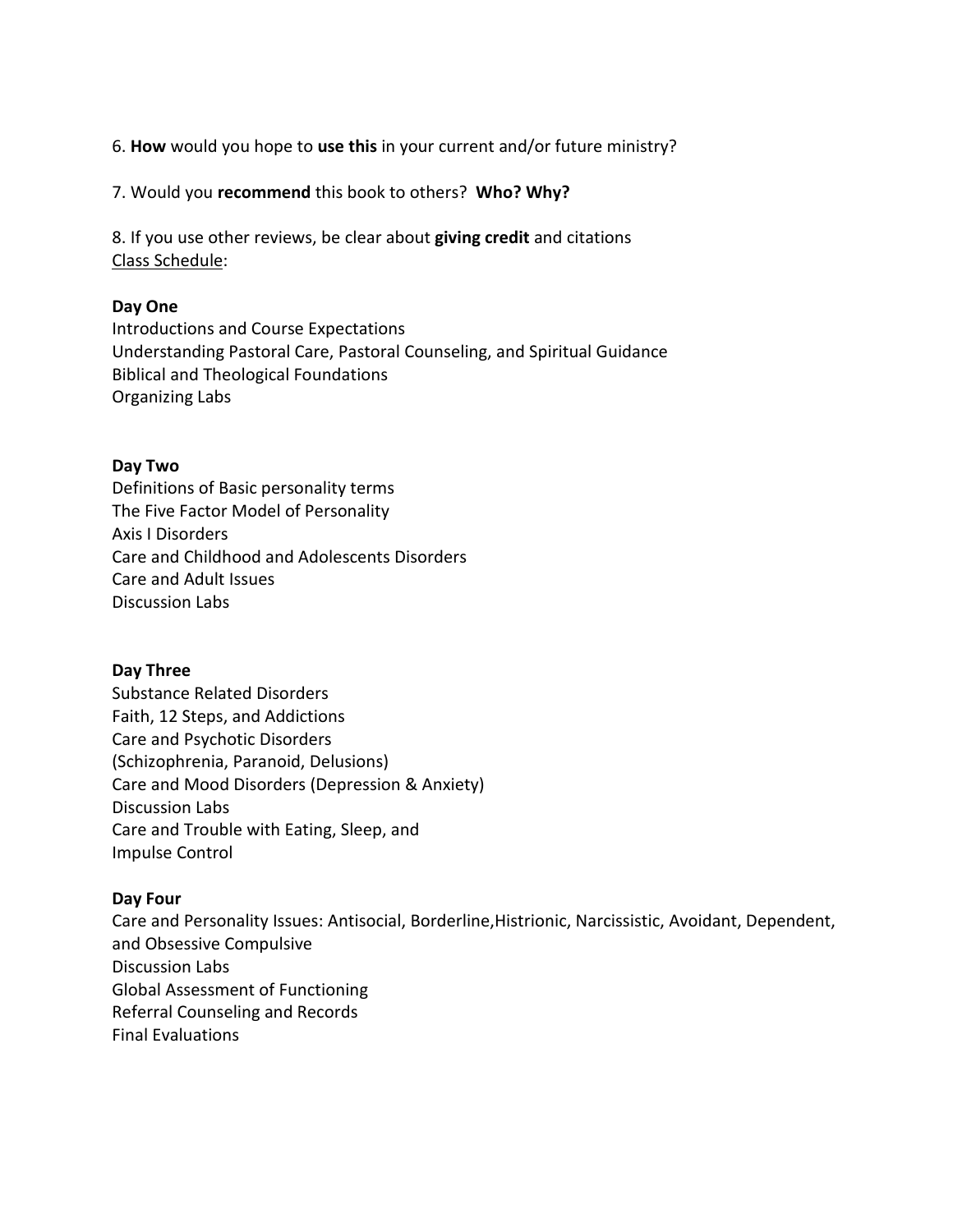#### **SELECTED BIBLIOGRAPHY**

American Psychiatric Association, Diagnostic and Statistical Manual of Mental Disorders, Fourth Edition, Text Revised, 2000.

Bell, John, How to Deal with Difficult and Aggressive People, 2004.

Bernstein, Albert, Emotional Vampires, 2002.

Bernstein, How to Deal with Emotionally Explosive People, 2002.

Belinki, et.al. Women's Ways of Knowing

Borchert, Gerald and Andrew D. Lester, Spiritual Dimensions of Pastoral Care, 1985.

Bosco, Monica, Never Good Enough, 1999.

Burns, David, Feeling Good: The New Mood Therapy. New York: William Marrow, 1980.

Clinebell, Howard, Basic Types of Pastoral Counseling, 1996.

Collie, Robert M. The Obsessive –Compulsive Disorder: Pastoral Care, 1999

Draffen, Carrie-Mason, 151 Quick Ideas to Deal with Difficult People, 2007.

Dunlap, Susan J., Counseling Depressed Women, 1997.

Ekman, Paul, Emotions Revealed, 2003

Fowler, James, Faith Development and Pastoral Care, 1987.

Gilligan, Carol, In a Different Voice: Psychological Theory and Women's Development, 1982.

Godwin, Alan, How to Solve Your People Problems, 2008.

Hiltner, Seward and Lowell Colston. The Context of Pastoral Counseling, 1961.

Jackson, Walter, Codependency and the Christian Faith, 1987.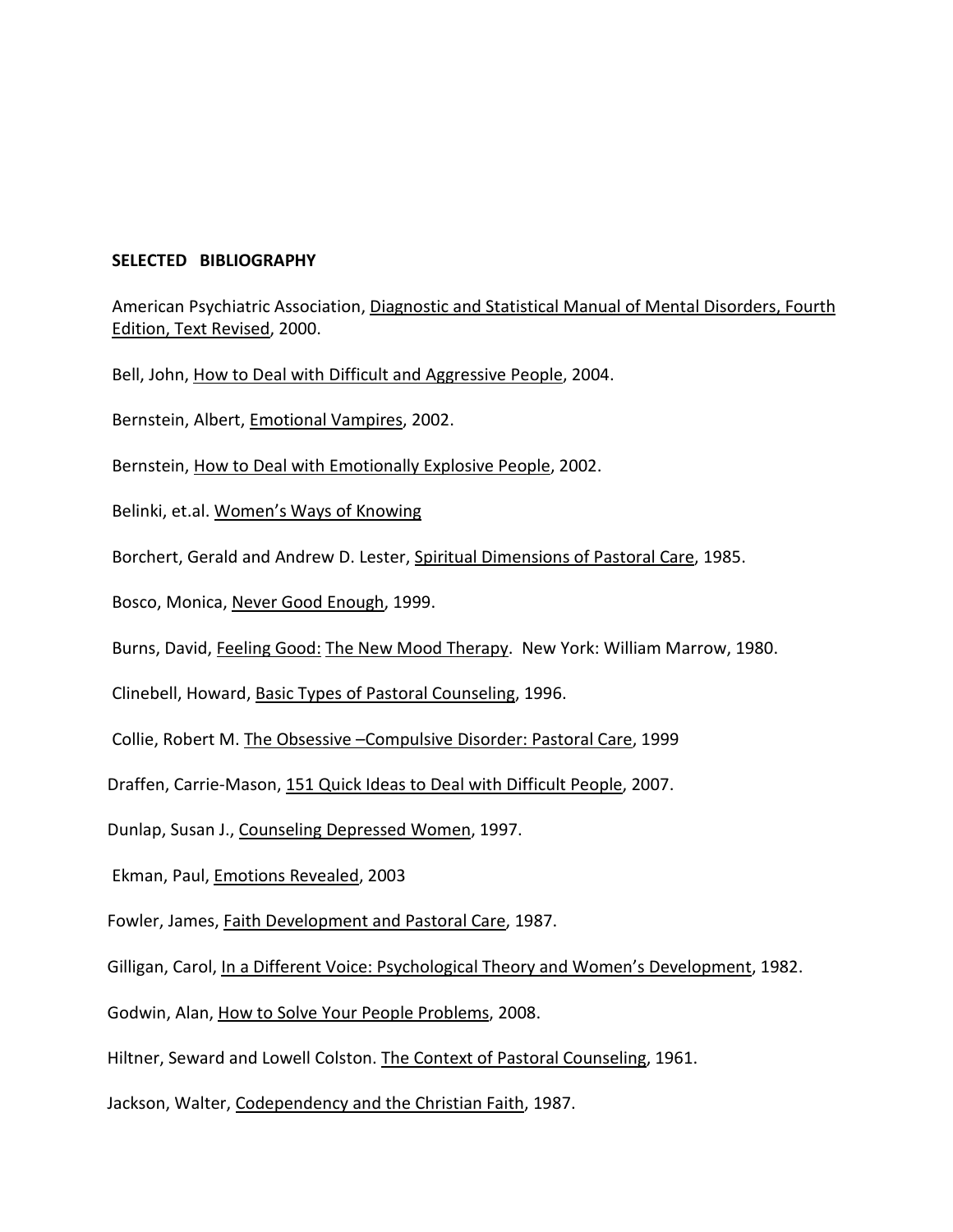James, John W. and Frank Cherry, the Grief Recovery Handbook, 1988

Lepper, John, When Crises Comes Home, 1992

Lerner, Harriet, The Dance of Anger. New York: Harper Perennial, 1989.

Andrew D. Lester, The Angry Christian. Louisville: Westminster John Knox, 2004.

\_\_\_\_\_\_\_, Coping with Your Anger

Loder, James, The Transforming Moment

J. Thomas Meigs, "Maintaining a Good and Healthy Anger," Review and Expositor, Vol. 98, No.4, Fall, 2001, pp. 503-533.

Wayne E. Oates, Anxiety and the Christian Experience, Westminster Press, 1955.

Oates, Behind the Mask, 1987.

Oates, Christ and Selfhood, 1961.

Oates, Coping With Difficult People, Oates Institute, 2007.

Ornstein, Robert, Psychology of Consciousness, 1972.

Paloutzian, Raymond F., Handbook of the Psychology of Religion and Spirituality, 2005

Pargament, Kenneth, The Psychology of Religion and Coping, 2001

Patton, John, Pastoral Counseling: A Ministry of the Church, 1984.

\_\_\_\_\_\_\_, Pastoral Care, An Essential Guide, 2005

Pruyser, Paul W., The Minister as Diagnostician, 1976.

G. Wade Rowatt, Adolescents in Crises: A Guidebook for Parents, Teachers, Ministers, and Counselors, 2001.

Samenow, Stanton E. Inside the Criminal Mind, 1984.

Simmons, Paul, Faith and Health, 2007.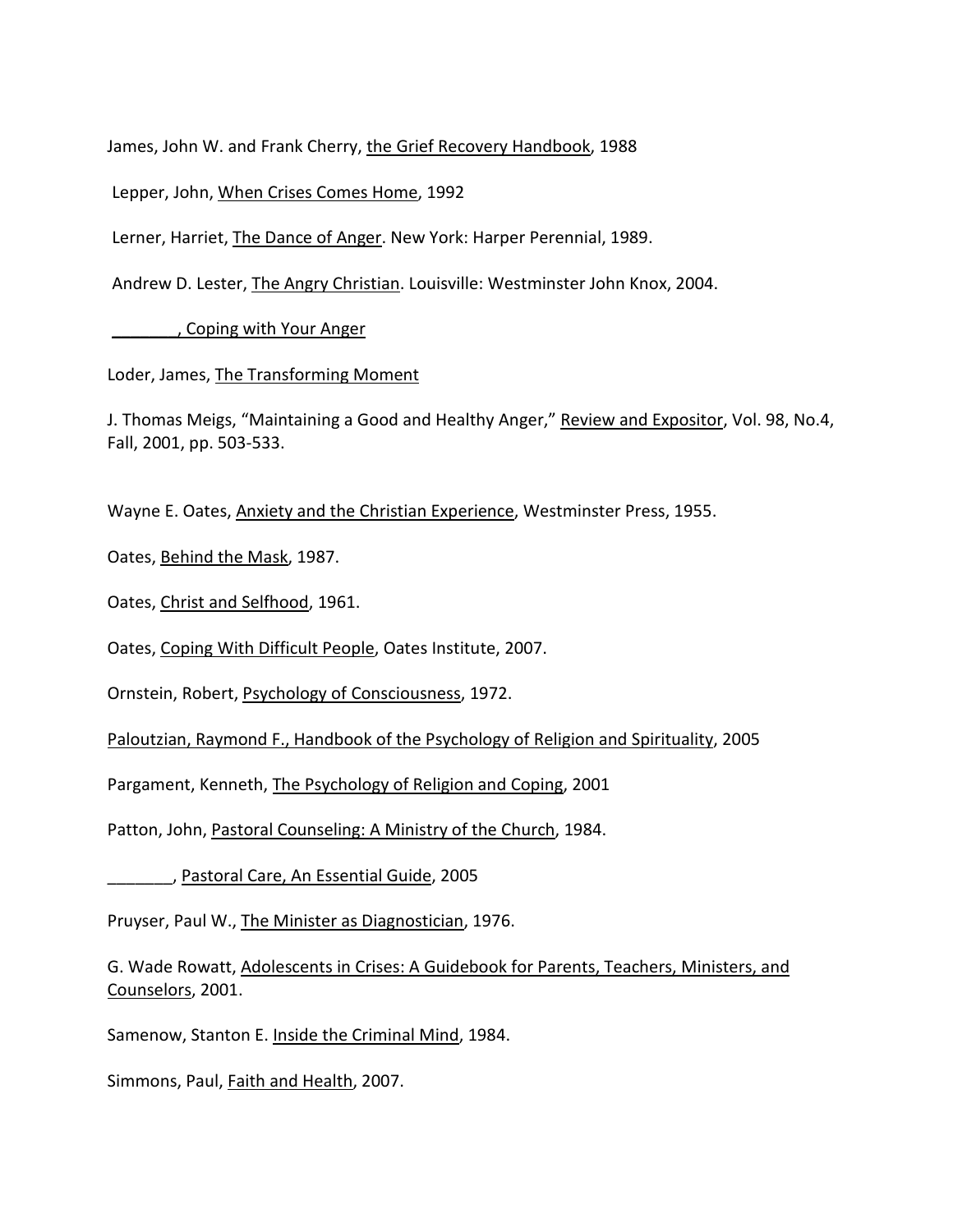Smolin, Ann and John Guinan, Healing After the Suicide of a Loved One, 1993.

Stillion, Judith M. and Eugene E. McDowell, Suicide Across the Life Span, 1996.

# Thornton, Edward, Being Transformed

Wimberly, Edward P., Counseling African American Marriages and Families, 1997.

Jesse H. Wright and Monica R. Basco, Getting Your Life Back. New York: Simon and Schuster, 2001.

Wynn, J. C., Family Therapy in Pastoral Ministry, 1991.

# A. Textbook Purchase

All required textbooks for this class are available from the College's book service, READ On Bookstore, Room 145, McMaster Divinity College. Texts may be purchased on the first day of class. For advance purchase, you may contact READ On Bookstore, 5 International Blvd, Etobicoke, Ontario M9W 6H3: phone 416.620.2934; fax 416.622.2308; email [books@readon.ca.](mailto:books@readon.ca) Other book services may also carry the texts.

# B. Academic Honesty

Academic dishonesty is a serious offence that may take any number of forms, including plagiarism, the submission of work that is not one's own or for which previous credit has been obtained, and/or unauthorized collaboration with other students. Academic dishonesty can result in severe consequences, e.g., failure of the assignment, failure of the course, a notation on one's academic transcript, and/or suspension or expulsion from the College.

Students are responsible for understanding what constitutes academic dishonesty. Please refer to the Divinity College Statement on Academic Honesty ~<https://www.mcmasterdivinity.ca/programs/rules-regulations>

## C. Gender Inclusive Language

McMaster Divinity College uses inclusive language for human beings in worship services, student written materials, and all its publications. It is expected that inclusive language will be used in chapel services and all MDC assignments. In reference to biblical texts, the integrity of the original expressions and the names of God should be respected, but you will need to use gender-inclusive language for humans, and you will need to quote from a gender-inclusive version such as the following: NRSV (1989), NCV (1991), TEV/GNB/GNT (1992), CEV (1995), NLT (1996), TNIV (2005), and the Common English Bible (CEB 2011).